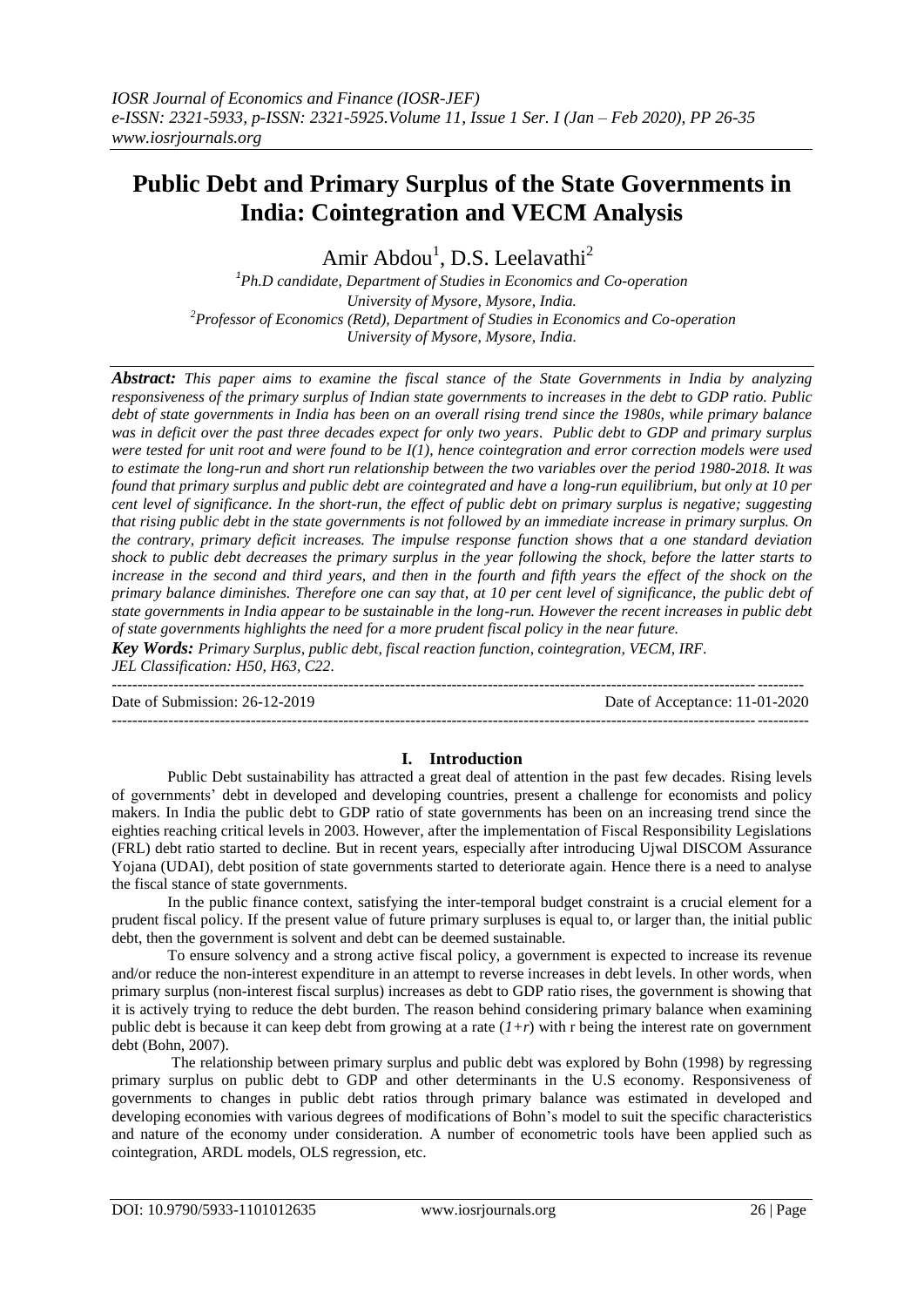In this paper the relationship between primary surplus and public debt in India was examined at the state level using cointegration, a vector error correction model, and an Impulse Response Function (IRF).

Assessing the sustainability of fiscal policy of state governments in India is very important for policy makers when it comes to drawing future fiscal policy. Because the primary balance of state governments has been in deficit since 1980, expect for only two years, and also the recent increase in primary deficit between 2011 and 2016, doubts started to rise about the responsiveness of state governments to increases in public debt. Especially after the debt to GDP ratio of state governments started to rise again in 2014. Hence, this study attempts to explore the relationship between primary surplus and public debt at the state level in India to examine the sustainability of public debt.

This paper is organized as follows: Section 1 presents the theoretical and empirical basis of the relationship between primary surplus and public debt, in addition to some relevant research work in different countries including India. After that, in section 2 a brief analysis of the historical trend of major fiscal variables of the Indian states in total in the past few decades has been attempted. Then, data and the statistical methodology followed in this paper are presented in section 3. Section 4 includes the results of the econometric analysis, followed by policy suggestions and conclusion in section 5.

## **II. Literature Review**

If current level of public debt is equal to the present value of future primary surpluses, then the government is solvent and debt can be deemed sustainable.

The relationship between public debt and primary surplus stems from the government Inter-temporal Budget Constraint (IBC):

$$
D_t = (1+r)D_{t-1} + G_t - T_t \tag{1}
$$

Where:

 $D_t$ : public debt at time t,

r : the nominal interest rate on government borrowing,

 $T_t$ : tax revenue, and

 $G_t$ : non-interest government expenditure.

Equation 1 means that the public debt at period t is equal to the past debt plus interest payment and government expenditure minus taxes. Since primary surplus  $S_t$  is equal to tax revenue minus government expenditure, equation 1 can be re-written as:

$$
D_t = (1+r)D_{t-1} - S_t
$$
 (2)

In a growing economy public debt and primary surplus become more pertinent when scaled by GDP. In fiscal behaviour literature, the purpose of estimating a fiscal reaction function (FRF) is to assess whether a government reacts to rising levels of debt through it budgetary tools or not. Thus Bohn tried to estimate:

$$
s_t = \alpha_0 + \rho \cdot d_t + a \cdot Z_t + \varepsilon_t \tag{3}
$$

Where:

s: primary surplus to GDP ratio,

d: public debt to GDP ratio,

 $\rho$ : represents the response of primary surplus to changes in public debt to GDP ratio.

Z: other determinants, and

 $\varepsilon_t$ : is an error term.

Equation 3 is a fiscal reaction function which is a regression of primary surplus (fiscal surplus net of interest payment) on debt and non-debt determinants. Based on Barro's (1979) tax smoothing model, Bohn included government revenue and a business cycle indicator to the right-hand side of the regression. See equation 4.

$$
s_t = \alpha_0 + \rho \cdot d_t + \alpha_1 g + \alpha_2 \cdot ygap_t + \varepsilon_t \tag{4}
$$

Bohn argued that a sufficient condition for the intertemporal budget constraint to be satisfied would be that the primary balance reacts positively to changes in debt to GDP ratio either by reducing non-interest expenditure and/or raising government revenues. Thus the coefficient  $\rho$  represents the responsiveness of primary surplus to changes in debt.

Bohn also questioned the properties of the variables *ps* and *pd* and argued that they were stationary in the U.S. Bohn stated that if both primary surplus and public debt time series have unit roots, cointegration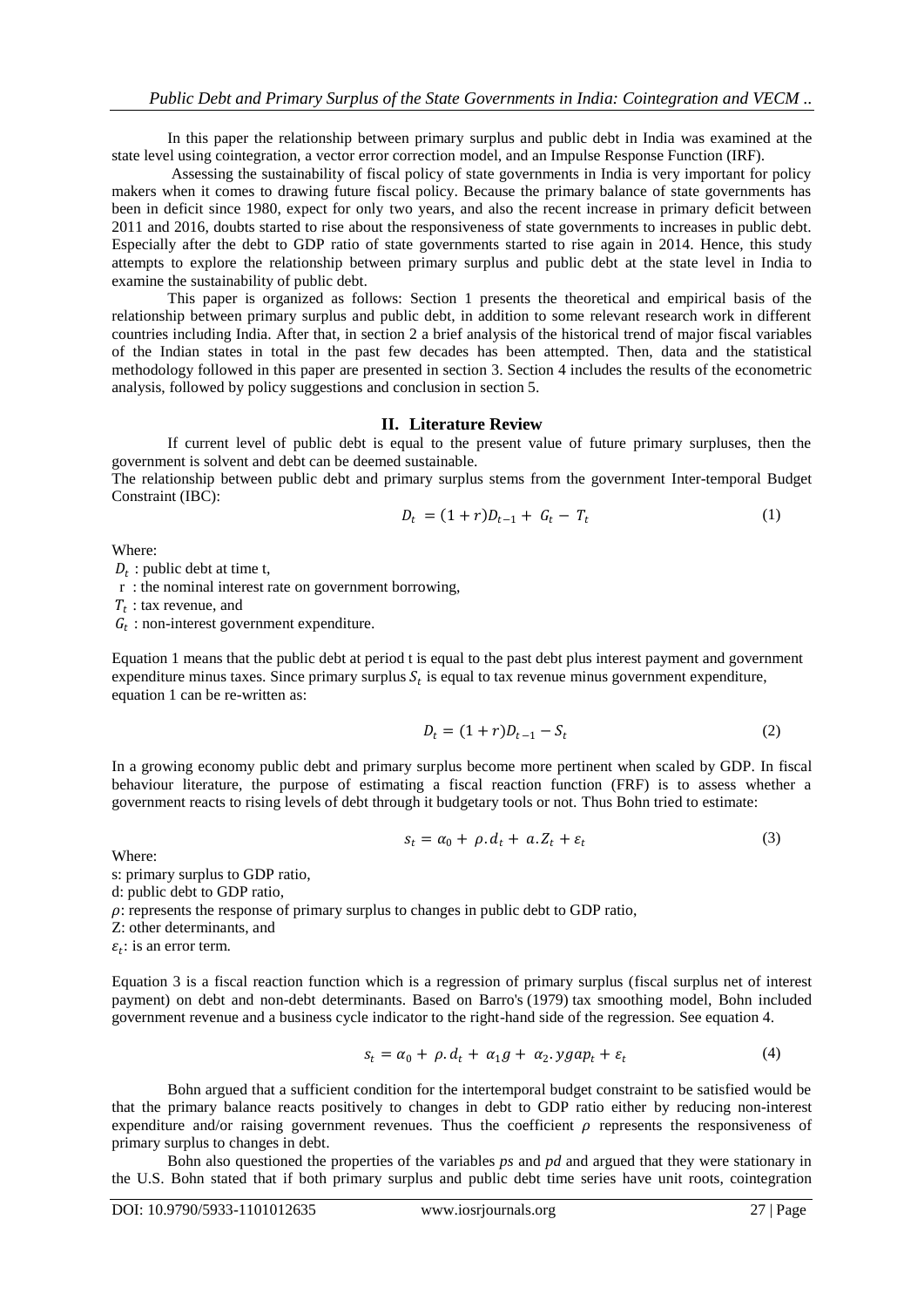regression can be used. Interestingly enough, Bohn (2007) criticized unit root and cointegration tests and argued that they are unable to reject sustainability. However, Bohn also noted that error-correction mechanism is similar to a reaction function.

On the cointegration condition of Trehan and Walsh (1991), Bohn (2007) wrote: "*Trehan and Walsh's condition implies an error-correction mechanism that can be interpreted as a fiscal reaction function, this providing a bridge to the literature on fiscal behaviour*". The analysis in this paper is based on the work of Bohn (1998) and Trehan and Walsh (1991).

For over two decades a large number of empirical studies have adopted the fiscal reaction function in different variations. Although the application of the FRF has been widespread worldwide, in the Indian context the fiscal reaction function was not widely explored.

Abiad and Ostry (2005) explored the primary surplus in 31 emerging economies between 1990 and 2002. They found that the primary surplus increases in response to increases in debt to GDP ratio. However, when debt ratio exceeds 50 per cent of GDP, the responsiveness of primary surplus becomes marginal. Building on Penalver and Thwaites (2004), Abiad and Ostry (2005) and Rigobon (2005), Celasun, Debrun, and Ostry et al (2006) studied the primary surplus behavior in emerging economies. The fiscal reaction function was estimated over the period 1990-2004 for 34 countries. The primary balance was found to be responding positively to rising debt to GDP ratios. De Mello (2008) estimated the fiscal reaction function in Brazil over the period 1995-2004 using monthly data. He concluded that there exists a strong positive relationship between primary balance and public debt to GDP ratio in Brazil. Using a sample of 23 advanced countries, Burger, Stuart, Jooste, and Cuevas (2011) ran a fiscal reaction function for South Africa between 1946 and 2008 using OLS and other estimation methods. They concluded that there was an overall positive response by the government to increases in public debt to GDP ratio by raising primary balance, and that in times when real interest rates and growth rates differences were unfavorable for a sustainable debt, the fiscal policy became more active compared to periods when the differences were favorable. Medeiros (2012) explored the relationship between primary balance and lagged debt to GDP ratio. Ghosh, Kim, Mendoza, Ostry, and Qureshi (2013) estimated a fiscal reaction function over the period 1970-2007. They found that the function is non-linear as the positive response of primary balance declines when debt to GDP ratio becomes in the 90 to 100 per cent range which would indicate a "fiscal fatigue" scenario. An evidence of fiscal Fatigue was spotted for 15 European countries when debt to GDP ratios reached the 80 to 90 per cent range, after which the positive response of primary balance to changes in lagged debt to GDP ratios started to decline. Using data between 1995 and 2015, Saima and Uddin (2017) applied cointegration and VECM techniques to study the relationship between public debt and budget deficit in Bangladesh. They concluded that there is a cointegration relationship between the two variables and that there is a short-run causality running from public debt to budget deficit.

In India a number of studies examined the fiscal reaction function. Buiter and Patel (2010) warned about the deterioration in the primary balance and highlighted the importance of improving the Indian fiscal balances otherwise the debt to GDP ratio would reach thresholds and lead to lower growth rates. Nguyen (2013) estimated a fiscal reaction in India between 1981 and 2011 using government revenue to GDP as a proxy for government reaction to rising debt to GDP levels. Nguyen found a positive relationship between government revenue and debt levels implying a commitment on the side of the government to repay its debt. Shastri and Sehrawat (2015) assessed the central government's fiscal sustainability in India. In addition to applying cointegration technique on revenue and expenditure, they used ARDL method to estimate the fiscal reaction function and concluded that the primary deficit does not response to lagged values of debt to GDP. Shastri, Giri, and Mohapatra (2017) assessed public debt sustainability in five Asian economies including India between 1985 and 2014. They found that primary balance rises as debt increase. Renjith and Shanmugam (2018) examined the sustainability of public debt in 20 states in India between 2005 and 2014. They came to a conclusion that primary balance reacts positively to public debt. They also found debt to be unsustainable in eight states. For 20 states, (Narayan 2017) Kaur, Mukherjee, and Ekka (2018) estimated a fiscal reaction function between 1980 and 2015 and found that the states governments respond positively to increases in their public debt to GDP, and that at the same time some states suffered from unsustainable debt levels and could not achieve their debt targets.

## **III. Primary Surplus and Public Debt of The State Governments in India**

The relatively large economic development burden the Indian government had to undertake in order to build the Indian economy in the decades following Independence had clearly put pressure on the budget. The aggregate expenditure of state governments has witnessed an overall increase from 10.66 to 19.01 per cent of GDP between 1974 and 2018. See Figure 1 below.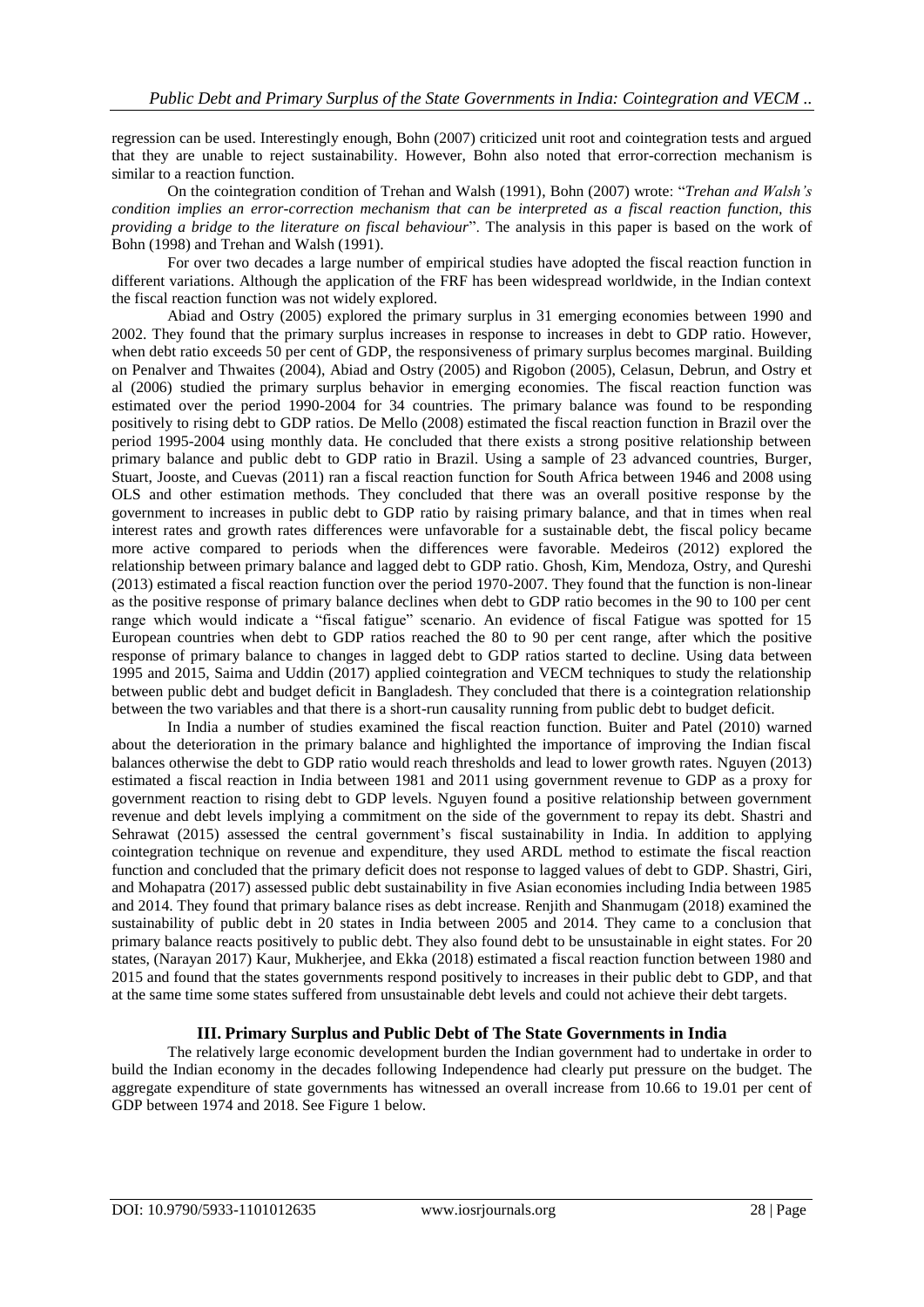

**Figure 1: Aggregate Disbursements of the State Governments in India, 1974-2018**

Source: RBI Handbook of Statistics, 2018.

**Figure 2: Shares of Revenue and Capital Expenditure in Total Expenditure of State Governments, 1980-**



Source: Author's estimates.

The Shares of revenue and capital expenditure in the total expenditure of state governments is depicted in Figure 2. The share of revenue expenditure is worrisome, as it grew from 65 per cent of the total expenditure in 1980 to cross the 80 per cent level in 1992. In 2018 the share of revenue expenditure stood at 78 per cent. The small share of capital expenditure, 22 per cent, reflects low tendency towards productive investments that plays a significant role in increasing government revenue which in turn reduces the budget deficit. In addition productive expenditure is crucial to raise national income and therefore helps in reducing the public debt to GDP ratio.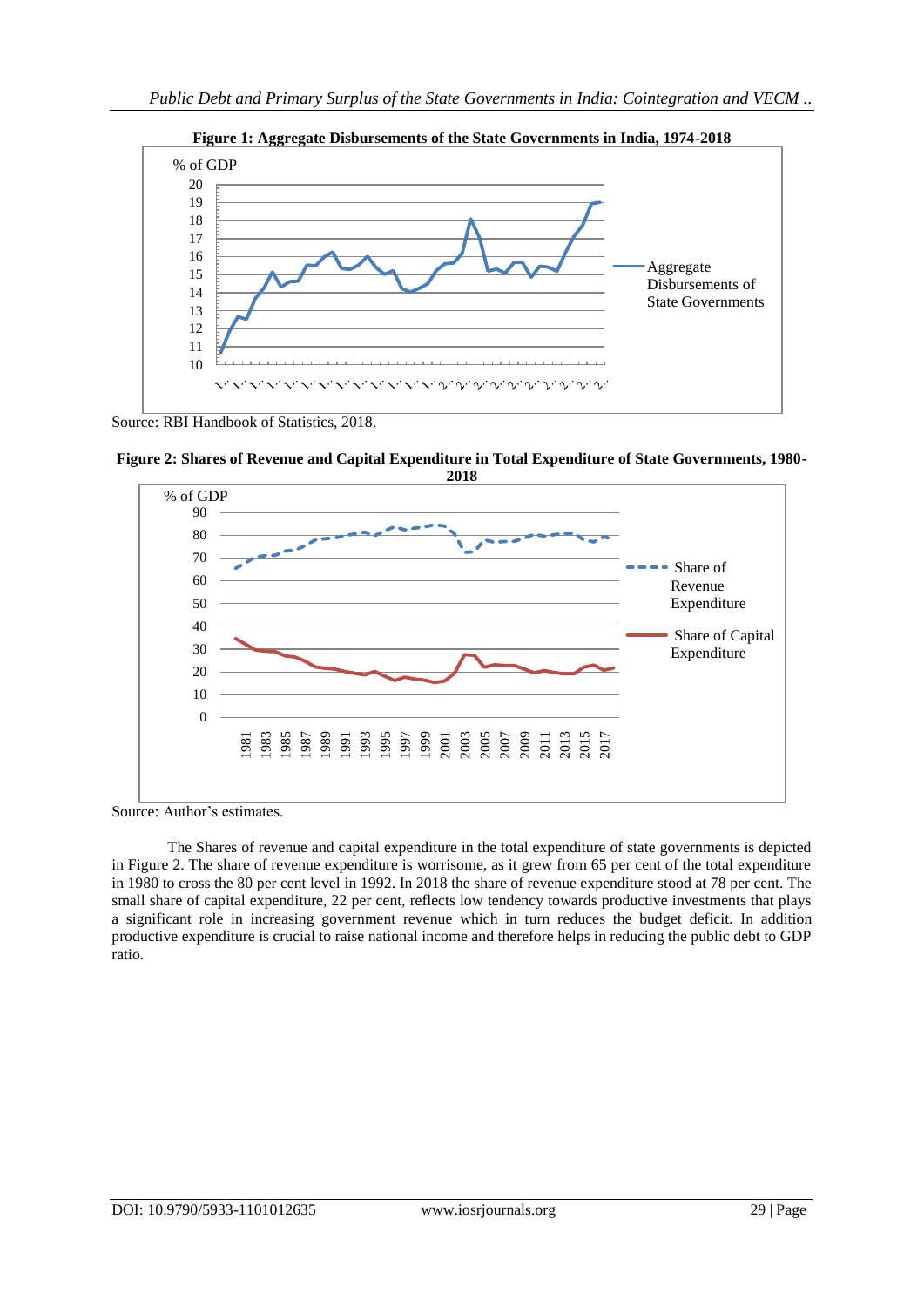

**Figure 3: Public Debt and Primary Deficit, 1980-2018**

#### Source: RBI Handbook of Statistics, 2018.

As for public debt and primary surplus, both variables have experienced volatility in the past 39 years. Public debt to GDP and primary surplus to GDP ratios of the state governments are depicted in Figure 3 over the period 1980-2018. Public debt appears to have an overall growing trend since 1980. The public debt of state governments grew from 17.9 per cent in 1980 to a peak of 31.79 per cent in 2003. However after the enactment of Fiscal Responsibility Legislations (FRL), the debt position of state government had improved and he debt to GDP ratio declined to 21.69 in 2014. But after that, debt ratio started to rise again reaching 24.25 per cent of GDP in 2018. Primary surplus, on the other hand, was fluctuating between 1980 and 2018. The primary balance of state governments was in deficit throughout the whole period except for two consecutive years (2006 and 2007). Between 2011 and 2016, primary balance declined from -0.36 to -1.86 per cent of GDP before increasing slightly to -0.91 in 2018.

## **IV. Data and Methodology**

The data for this paper are annual data collected from the RBI Handbook of Statistics. The study covers the period 1980 to 2018. Longer time series could not be obtained for the debt to GDP ratio. The term public debt refers to the total liabilities of the state governments. Primary surplus is the difference between government revenue and government expenditure (excluding interest payment).

Since the data used are times series data, a test for stationarity is performed first. The unit root test applied here is the Augmented Dickey-Fuller test, through which the order of integration of public debt and primary surplus is determined. If both variables are integrated of the same level, we can proceed to test whether the two variables are cointegrated using Johansen cointegration method. If the two variables are proved to have a cointegration relationship, then an error correction model will be estimated which incorporates the long-run as well as the short-run relationships debt and primary surplus have. After that, an Impulse Response Function (IRF) is run to measure the potential impact of a shock to public debt on primary surplus.

## **V. Estimation and Results**

Before estimating whether primary surplus and public debt have a long-term cointegration relationship, it is important to confirm the level of integration of the two time series. If both the variables are I(1) (integrated of order 1), the next step is running a cointegration test.

## **Unit Root Test**

Both the primary surplus (*ps*) and public debt (*pd*) were tested for unit root using Augmented Dickey-Fuller test. As for the ADF regression, two specification are adopted here, namely with constant only, and with constant and trend. The results are shown in table 1.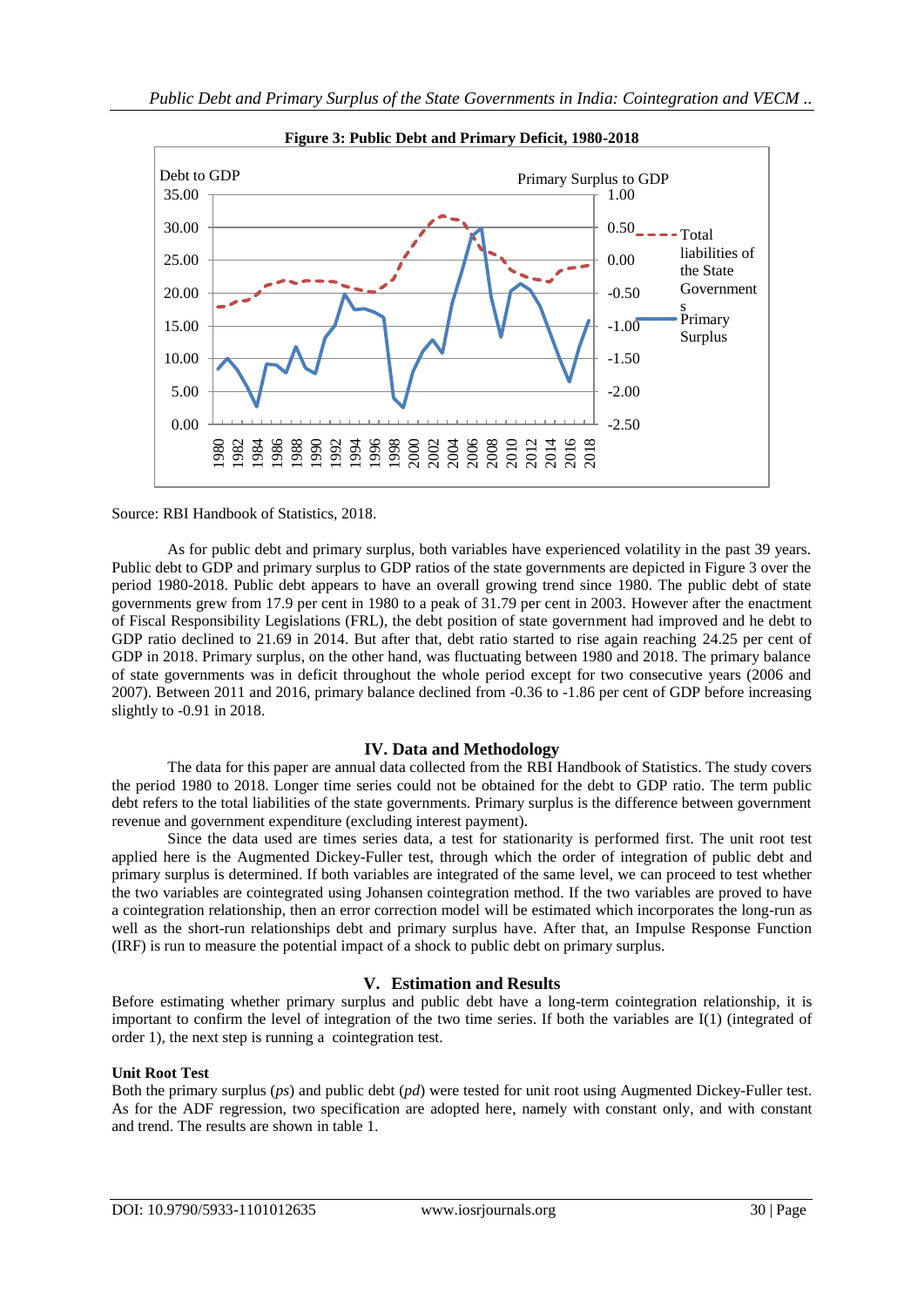|          |             | Level                  |              | <b>First Difference</b> |  |
|----------|-------------|------------------------|--------------|-------------------------|--|
| Variable | Intercept   | Trend and<br>Intercept | Intercept    | Trend and<br>Intercept  |  |
| pd       | $-2.6149*$  | $-2.9334$              | $-3.50451**$ | $-3.54172*$             |  |
|          | [0.0993]    | [0.1646]               | [0.0141]     | [0.0512]                |  |
| ps       | $-2.82554*$ | $-3.2992*$             | -4.89503***  | $-4.83944***$           |  |
|          | [0.0644]    | [0.0821]               | [0.0003]     | [0.0021]                |  |

**Table 1: Augmented Dickey-Fuller Unit Root Test for the State Governments In India, 1980-2018**

Note:

Asterisks (\*\*\*, \*\*,\*) indicate significance at 1%, 5%, and 10% levels respectively. Probability values are in brackets. Mackinnon (1996) one-sided p-values. Lag length: Akaike Info Criterion.

At levels, public debt is stationary at 10 per cent level of significance only when testing for a drift, but not stationary when testing for a drift and trend. After taking the first difference, *pd* becomes stationary at 5 per cent level of significance considering only a drift. When testing for unit root, assuming a drift and trend, *pd* is stationary at 10 per cent level the 5 per cent, however the computed statistical value was (-3.54172) which seems to be a borderline value as the 5% critical value for the ADF test, with a drift and trend, is (-3.55297).

On the other hand, primary surplus is stationary at levels only at 10 per cent level of significance, and after first differencing it becomes stationary at 1 per cent level of significance when applying the ADF test with a drift and trend.

From above, *pd* and *ps* appear to show stationarity characteristics at levels at 10% level of significance. Giving the low power of unit root tests with small sample size, it is better to be conservative and consider both the variables to be difference stationary or I(1). It is worth noting that when testing for unit root using Phillips-Perron test, both variables are not stationary at levels, but are stationary after taking first difference.

## **Cointegration Test**

Since primary surplus and public debt are  $I(1)$ , the next step is to test the existence of a long-run relationship between the two. But first, the appropriate lag length should be determined. For that two VAR models are estimated. According to the following information criteria: Akaike information criterion, Schwarz information criterion, and Hannan-Quinn information criterion, the lag length selected was 2 (Table 2).

| Table 2: Lag Length According AIC, SC, and HQ, 1980-2018 |           |             |          |  |
|----------------------------------------------------------|-----------|-------------|----------|--|
| Lag                                                      | AIC       | SС          | HO       |  |
| $\Omega$                                                 | 7.401781  | 7.489754    | 7.432486 |  |
|                                                          | 3.384725  | 3.648645    | 3.47684  |  |
|                                                          | 3.204224* | $3.644090*$ | 357749*  |  |
|                                                          | 3.294697  | 3.91051     | 3.509632 |  |

\* indicates lag selected by the criterion.

The cointegration results between public debt and primary surplus are reported in Table (3). The test is implemented assuming no trend in the cointegration equation and no constant in the VAR.

| Table 3: Johansen Cointegration Test on Public Debt and Primary Surplus of the State Governments In |
|-----------------------------------------------------------------------------------------------------|
| India. 1980-2018                                                                                    |

| Null Hypothesis | <b>Trace Statistic</b> | 5% Critical<br>Value | 10% Critical<br>Value | Prob.  |
|-----------------|------------------------|----------------------|-----------------------|--------|
| None            | 19.60961*              | 20.26184             | 17.98038              | 0.0613 |
| At most 1       | 4.497901               | 9.164546             | 7.556722              | 0.343  |
|                 | Max-Eigen Value        |                      |                       |        |
| None            | 15.11171*              | 15.8921              | 13.9059               | 0.066  |
| At most 1       | 4.497901               | 9.164546             | 7.556722              | 0.343  |

Asterisks (\*\*\*, \*\*,\*) indicate significance at 1%, 5%, and 10% levels respectively. The null hypothesis refers to the hypothesized number of cointegration equations. MacKinnon-Haug-Michelis (1999) p-values.

At 5 per cent level of significance the null hypothesis of no of cointegration between primary balance and public debt could not be rejected because Trace statistics and Max-Eigen values are smaller that the critical values. However, at 10 per cent level, the null hypothesis of no cointegration equation between public debt and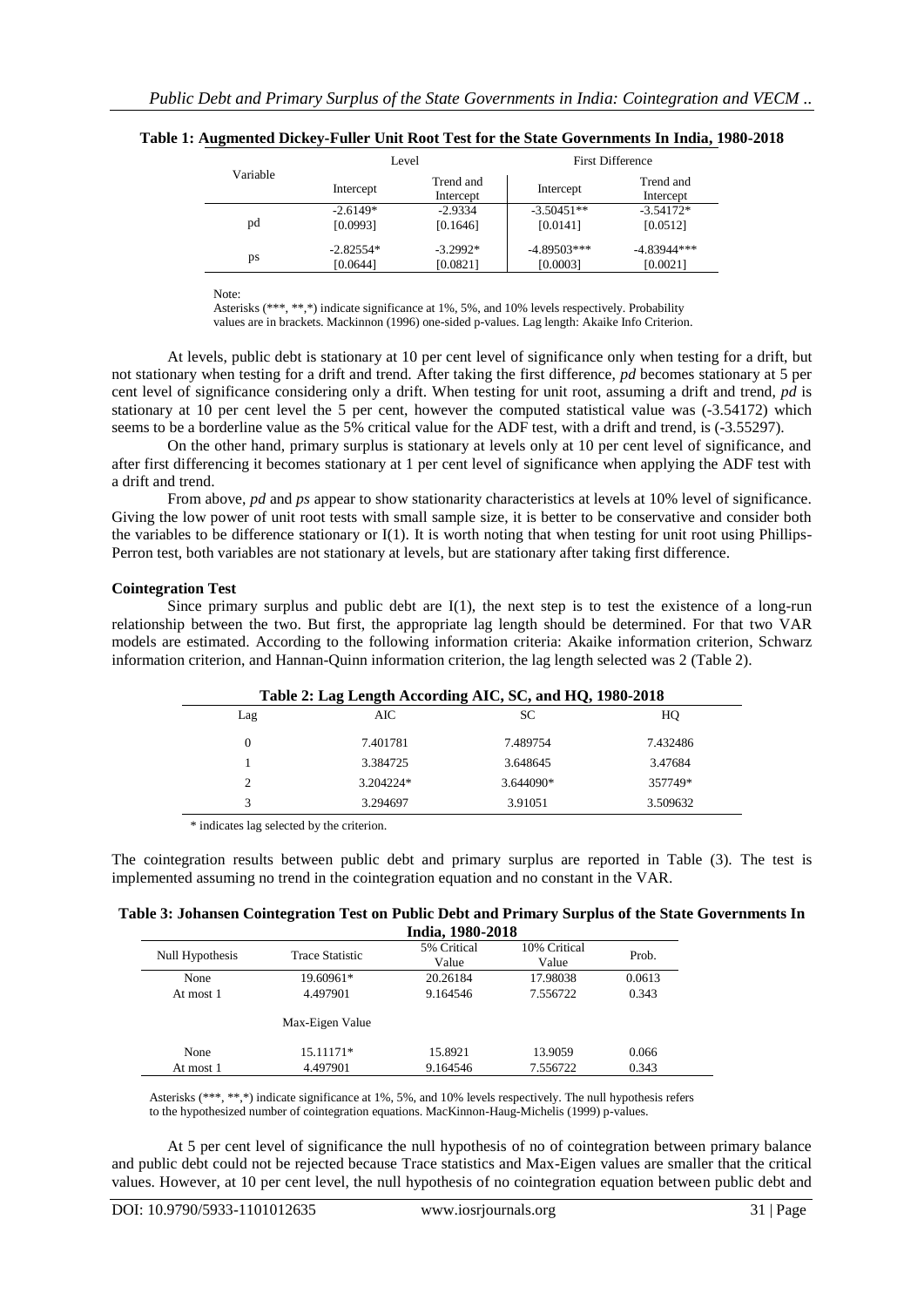primary surplus was rejected since the Trace statistic (19.60961) is greater than the 10 per cent critical value (17.98038). Max-Eigen value is also significant only at 10 per cent level. Therefore, the null hypothesis of no cointegration relationships between *pd* and *ps* is rejected at 10 per cent level. Hence public debt and primary surplus of the state governments in India are cointegrated.

Since public debt and primary surplus are cointegrated, Vector Error Correction model (VECM) is estimated. It captures the long-run and the short-run dynamics between public debt and primary surplus. A dummy variable that represents the 1991 financial crises in India is included as an exogenous variable. The dummy variables take the values (0) for the years leading to, and including, 1991, and from 1992 the dummy variable takes the values (1). The VECM results are shown in equation (5).

$$
d(ps) = -0.9331*ECT_{t-1} + 0.4411* d(ps_{t-1}) - 0.287* d(pd_{t-1}) + (0.17944)
$$
\n
$$
(0.17944) \qquad (0.133853) \qquad (0.089243)
$$
\n
$$
(5)
$$

0.4456\*dum\_91 (0.104284)

In equation 5 the coefficient of the error correction term is significant and negative (-0.9331) indicating the existence of a long-run relationship between public debt and primary surplus in the state governments in India. The error correction term reflects the speed of adjustments when there are short term deviations from the long-run equilibrium. On the other hand, the coefficients of  $d(ps_{t-1})$  and  $d(pd_{t-1})$  represent the short-run relationship between these two variables and the dependent variables  $d(p_{s_t})$ . The differenced public debt in the period *(t-1)* appear to have a significant, but negative relationship with *d(ps).* It indicates that in the short-run, an increase in public to GDP ratio is associated with a decline in the primary surplus in the short-run. In other words, primary surplus does not seem to increase in response to increases in public debt in the short-run. The positive and significant dummy variable implies that the state governments have increased their primary surplus after the liberalization, globalization, and privatization in 1991. Wald test showed that there is a causality running from public debt to primary surplus, but not the other way around. In other words, public debt granger causes primary surplus, but primary surplus does not granger cause public debt.

| Dependent variable: d(ps) |          |    |        |  |  |
|---------------------------|----------|----|--------|--|--|
| Excluded                  | Chi-sq   | df | Prob.  |  |  |
| d(pd)                     | 10.34075 | 1  | 0.0013 |  |  |
| All                       | 10.34075 | 1  | 0.0013 |  |  |
| Dependent variable: d(pd) |          |    |        |  |  |
| Excluded                  | Chi-sq   | df | Prob.  |  |  |
| d(p <sub>S</sub> )        | 0.438313 | 1  | 0.5079 |  |  |
| All                       | 0.438313 | 1  | 0.5079 |  |  |

Impulse Response Functions (IRFs) can be used to illustrate how shocks to the *i*<sup>th</sup> variable spread across time to other variables. Eviews can generate impulse response function from the VECM system we estimated. The IRF can help explain how shocks to public debt to GDP ratio of state governments can affect primary surplus levels. Figure 4 illustrates that a one standard deviation (S.D) shock to public debt to GDP ratio causes a sharp decline in primary surplus in the first period. After that, *ps* gradually increases. Variance decomposition shows that by the  $10<sup>th</sup>$  year around 80 per cent of variations in primary surplus are explained by public debt.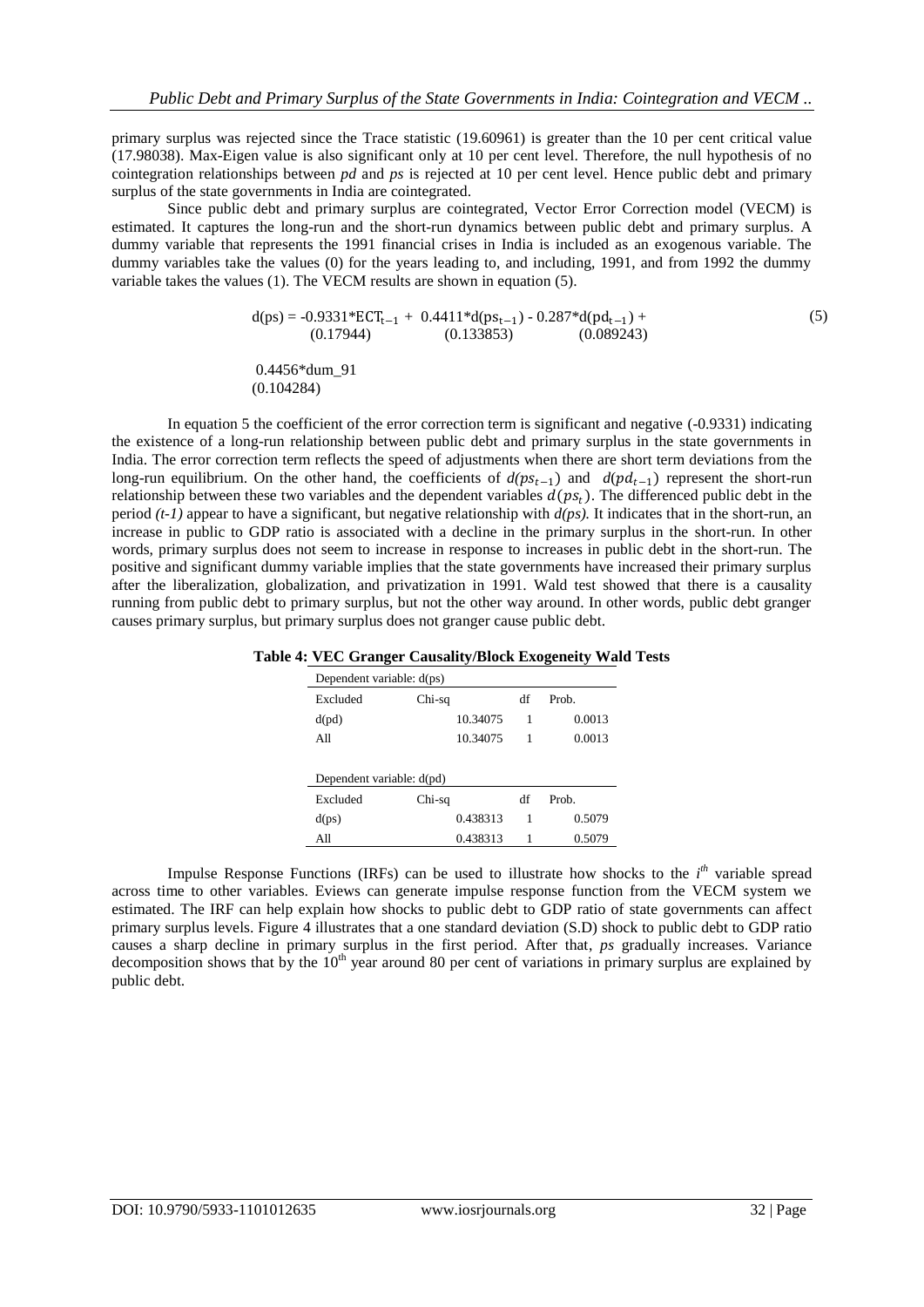

## **Figure 4: Impulse Response Function - VECM Model**

Source: Author's estimation.

The Impulse Response Function generated based on the VECM system in Eviews is point estimate, so in order to quantify the uncertainty in the IRF and introduce confidence bands an Impulse Response Function was generated based on a VAR system in which public debt and primary surplus are in first difference form, since they are I(1). The optimal lag length was 3 lags according to AIC and HQ, and 1 lag according to SC. The order of lags selected is 3. The VAR is stable as all the roots lie inside the unit circle. The residuals were normally distributed according to Jarque-Bera test, and the null hypothesis of the LM serial autocorrelation test could not be rejected, up to 12 lags, at 5 per cent level of significance. A dummy variable for the year 1991 was not included because it did not affect the outcome of the VAR. The results of the IRF generated based the VAR system is depicted in Figure 5. Monte Carlo method was used to generate the standard errors with 10,000 repetitions.

## **Figure 5: Impulse Response Function - VAR**

Response to Nonfactorized One S.D. Innovations ± 2 S.E.



Source: Author's estimation.

From Figure 5 it can be seen that a one standard deviation shock to public debt causes primary surplus to decline in the first year. However *d(ps)* picks up and increase reaching a peak by the end of the third year. After that the upward trend in primary surplus is reversed and dies out and converges to zero after the  $8<sup>th</sup>$  year.

## **VI. Policy Suggestions and Conclusion**

Primary balance of state governments in India appears to respond to changes in public debt. The adjustment is negative in the first year, but in the medium term, primary surplus increases. That indicates that the fiscal policy of state government is robust. However, according to the Reserve Bank of India, the total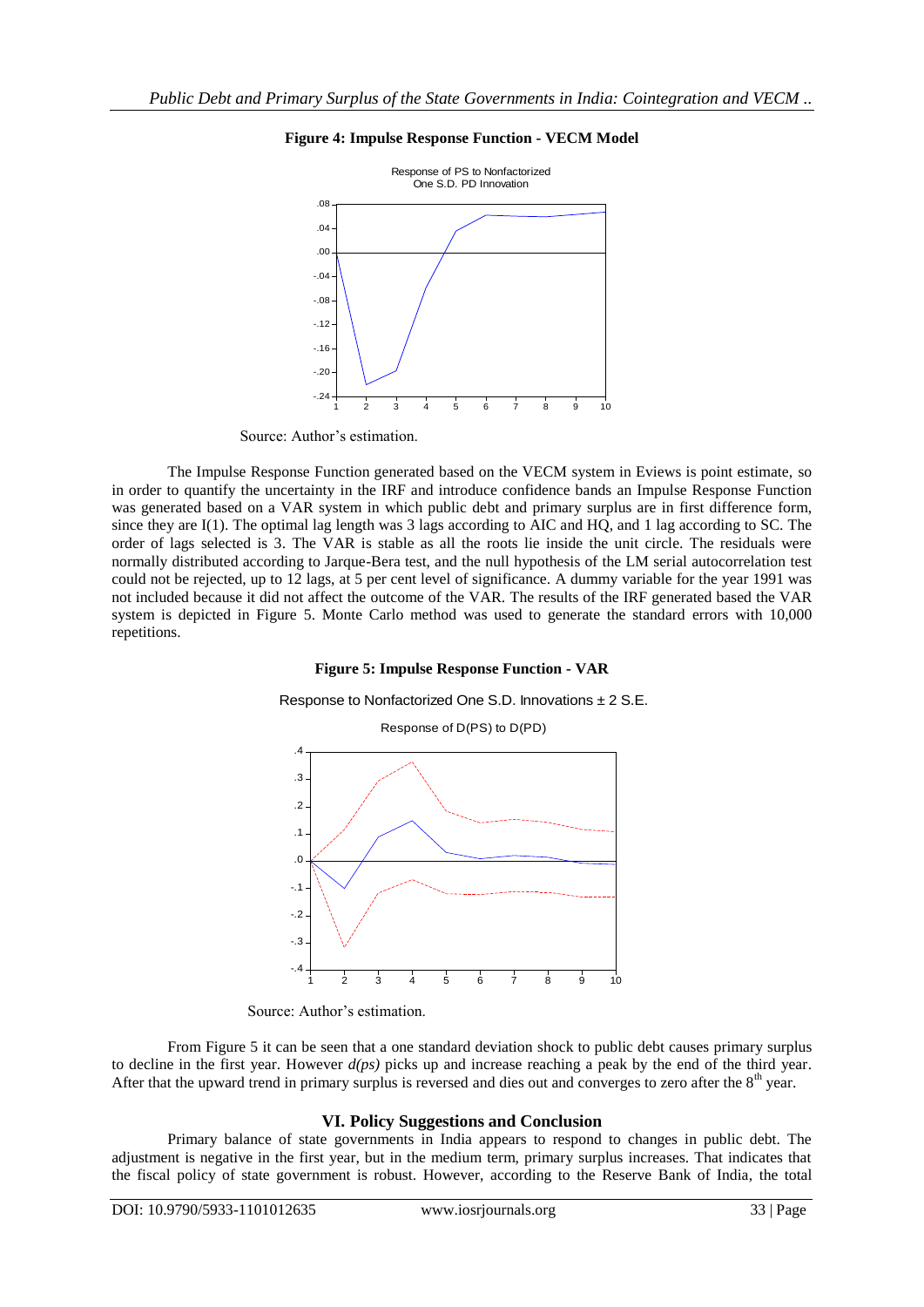liabilities of state governments have grown at double-digit rate between 2015 and 2018. In addition, the guarantees provided by state governments to State Public Sector Enterprises (SPSEs) can negatively impact the debt position of state governments especially the states which are experiencing fiscal stress. .Empirical evidence shows that beyond certain levels primary balance response to increases in public debt starts to decline (Ghosh et al, 2013), therefore it is important to limit off-budget liabilities and insure public debt to GDP ratio does not increase to levels beyond which state governments are unable to adjust their primary balance sufficiently.

## **VII. Conclusion**

Primary Surplus and Public Debt to GDP of the states in India were tested for unit root and found to be non-stationary at levels. The Johansen cointegration test revealed that *ps* and *pd* are cointegrated at 10 per cent level of significance, but not at 5 per cent level. After that a VEC model was estimated to shed light on the longrun and short-run relationships between primary surplus and public debt of the Indian states. The state governments' primary surplus appears to have a long-run relationship with public debt to GDP ratio. In the short-run, however, an increase in the lagged differenced public debt has a negative effect on differenced primary surplus, indicating a negative relationship between primary surplus and public debt. That can also be seen in the impulse response function, in which a one-standard deviation shock to public debt to GDP triggers a downward shift in primary surplus in the following year. Nonetheless, primary surplus reverse the downward trend and starts to increase in the second and third years after the shock, before the effect of the shock on primary surplus begins to diminish in the fourth and fifth years. Therefore it can concluded that in the short-run, public debt has a negative effect on primary surplus; however since they have a long-term relationship, the state governments run a prudent fiscal policy as primary surplus to GDP eventually returns to its long-run equilibrium with public debt to GDP. But it is important to note that the cointegration exists between public debt and primary surplus only at 10 per cent level of significance and not at 5 per cent level. Also, giving the overall growing trend of public debt to GDP ratio of state governments since the 1980s, policy makers should be cautious when drawing future fiscal policies since larger debt burden could put unfavourable pressure on the budget and drain public revenue of state governments.

## **Appendix**

| <b>Variance Decomposition of Primary Surplus of State Governments</b> |        |          |          |          |
|-----------------------------------------------------------------------|--------|----------|----------|----------|
| Period                                                                | Period | S.E.     | PS       | PD       |
|                                                                       |        | 0.340839 | 100      |          |
|                                                                       |        | 0.496338 | 89.29528 | 10.70472 |
|                                                                       |        | 0.53223  | 83.24428 | 16.75572 |
|                                                                       | 4      | 0.534089 | 82.70859 | 17.29141 |
|                                                                       |        | 0.537025 | 82.65626 | 17.34374 |
| 6                                                                     | 6      | 0.540991 | 82.19263 | 17.80737 |
|                                                                       |        | 0.54465  | 81.75889 | 18.24111 |
|                                                                       | 8      | 0.54866  | 81.3851  | 18.6149  |
| 9                                                                     | 9      | 0.553424 | 80.99403 | 19.00597 |
| 10                                                                    | 10     | 0.558707 | 80.56162 | 19.43838 |

Cholesky Ordering: PS PD

| VECM Estimation Results Public Debt and Primary Surplus, 1980-2018 |  |  |
|--------------------------------------------------------------------|--|--|
|--------------------------------------------------------------------|--|--|

| Variables                 | Coefficient | Std. Error         | t-Statistic        | Prob.    |
|---------------------------|-------------|--------------------|--------------------|----------|
| $ECT_{t-1}$               | $-0.933104$ | 0.17944            | $-5.200097$        | 0.0000   |
| $d(ps_{t-1})$             | 0.441051    | 0.133853           | 3.29505            | 0.0024   |
| $d(pd_{t-1})$             | $-0.286979$ | 0.089243           | $-3.215704$        | 0.0029   |
| $dum$ 91                  | 0.445631    | 0.104284           | 4.273269           | 0.0002   |
| Determinant residual      | 0.103612    |                    |                    |          |
| covariance                |             |                    |                    |          |
| R-squared                 | 0.497366    |                    | Mean dependent var | 0.015676 |
| <b>Adjusted R-squared</b> | 0.451672    | S.D. dependent var |                    | 0.460287 |
| S.E. of regression        | 0.340839    | Sum squared resid  |                    | 3.833641 |
| Durbin-Watson stat        | 2.288991    |                    |                    |          |